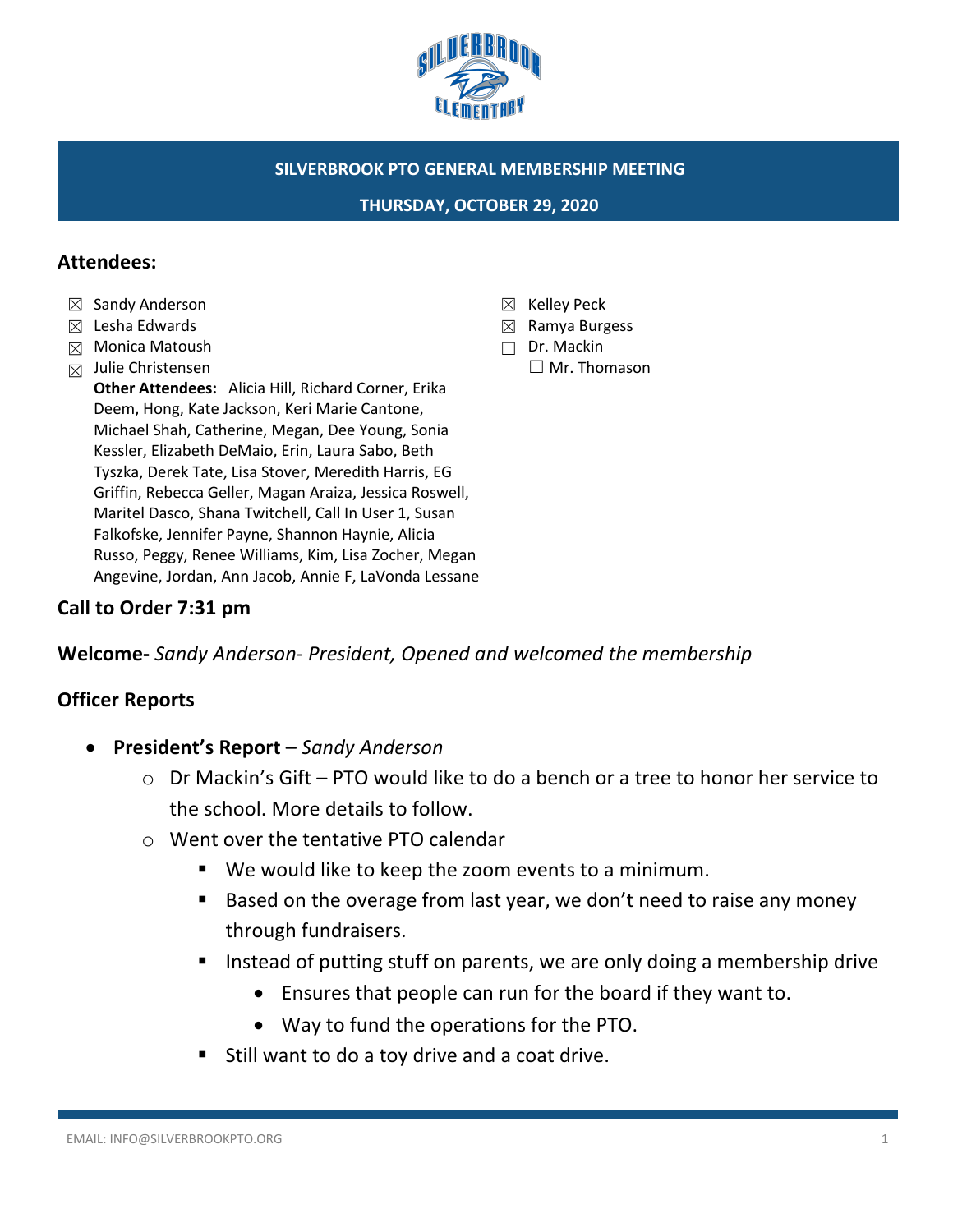

#### **SILVERBROOK PTO GENERAL MEMBERSHIP MEETING**

#### **THURSDAY, OCTOBER 29, 2020**

- Virtual bingo we would like to do it but need to figure out the logistics of that.
- Will have a meeting in January. It would be a good opportunity to touch base with people that are going back into the classroom.
- Virtual talent show
- o PTO Membership www.silverbrookpto.org
- $\circ$  Call for Volunteers for 6<sup>th</sup> Grade Committee
- **Treasurer's Report** *Monica Matoush* 
	- o Proposed SY2020-21 Budget for Approval: Vote
		- Took them back to pre-renovation levels.
		- § Previously approved expenses that have been carried forward
			- $\bullet$  6<sup>th</sup> grade gifts for the previous 6<sup>th</sup> grade
			- Staff Appreciation order
		- Community Event budget has been consolidated.
			- Left the line at \$2500.
		- For the outdoor classroom, will need to redistribute them.
			- Kelley Peck has some ideas.
		- Because of the shortfall of fundraisers, but most of the time things come in under budget.
	- o Year-to-Date Budget Update
		- Budget was approved.
- **Secretary's Report**  *Ramya Burgess*
	- o January & June 2020 Meeting Minutes: Review and VOTE
		- Minutes were approved.
- **VP of Programs –** *Lesha Edwards*
	- o Nothing to report.